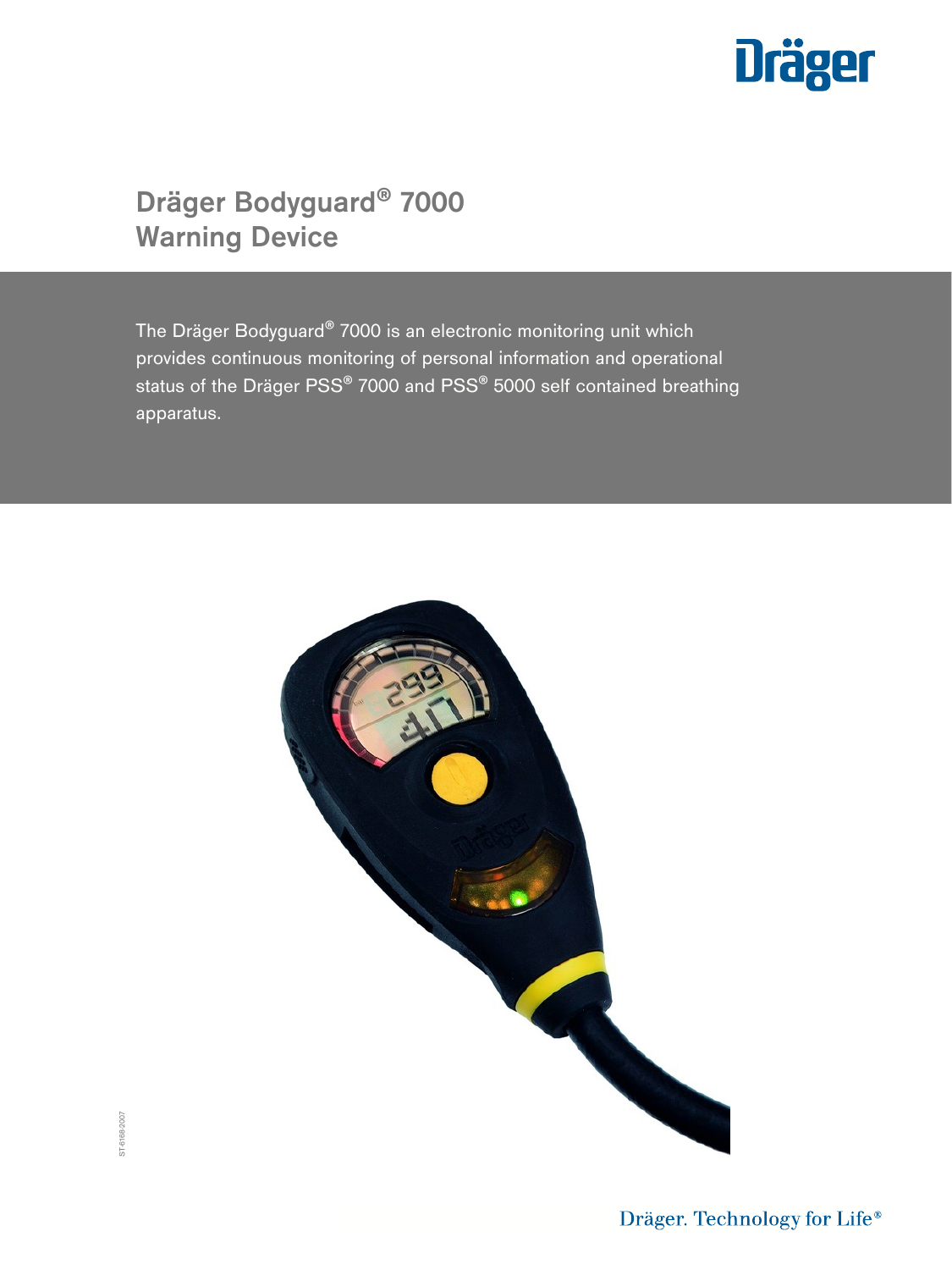# **Benefits**

### Essential data at a glance

The Bodyguard 7000 is an all-in-one distress signal unit, pressure gauge and data logger, meaning you don't have to carry additional weight around with you. All key data is brought together clearly and rapidly on one display.

### All functions in one handheld device

The lightweight device fits snugly in the palm of your hand, with large buttons which are also easy to operate even when wearing gloves. The large display is backlit making it easy to read without the need for a torch, even in conditions of poor visibility (digital and analogue). The new scrolling display text option provides detailed information enabling you to interpret each situation even more clearly.

### Continuous data monitoring

Pressure and remaining air time are permanently displayed on the Bodyguard 7000, meaning that you can exit an incident safely, confident in the amount of air remaining. User ID and battery level indication are also logged for effective post incident analysis. IFor applications using Draeger PSS Merlin modem, the data can be directly transmitted to the DrägerMan PSS Merlin entry control board.

### User ID for easy post incident analysis

The Bodyguard 7000 automatically logs data during use - individual user ID enables you to easily and quickly reproduce data about every step you have taken. This can be read using RFID cards. The Bodyguard 7000 even supplies a ready-formatted data report.

### Flexible, configurable

The Bodyguard 7000 functions can be easily configured according to your own requirements using Draeger PC Link Windows software. Data can be directly transmitted to your computer via an RFID system and processed by the user.

### Integrated distress signal unit

With integrated motion sensor and manually activated panic button, the Bodyguard 7000 gives clear audible and visual alarms when a fire fighter becomes motionless or is in distress, alerting their colleagues immediately. Option of button or tally version for entry control applications, and all alarms and pre alerts are logged for analysis.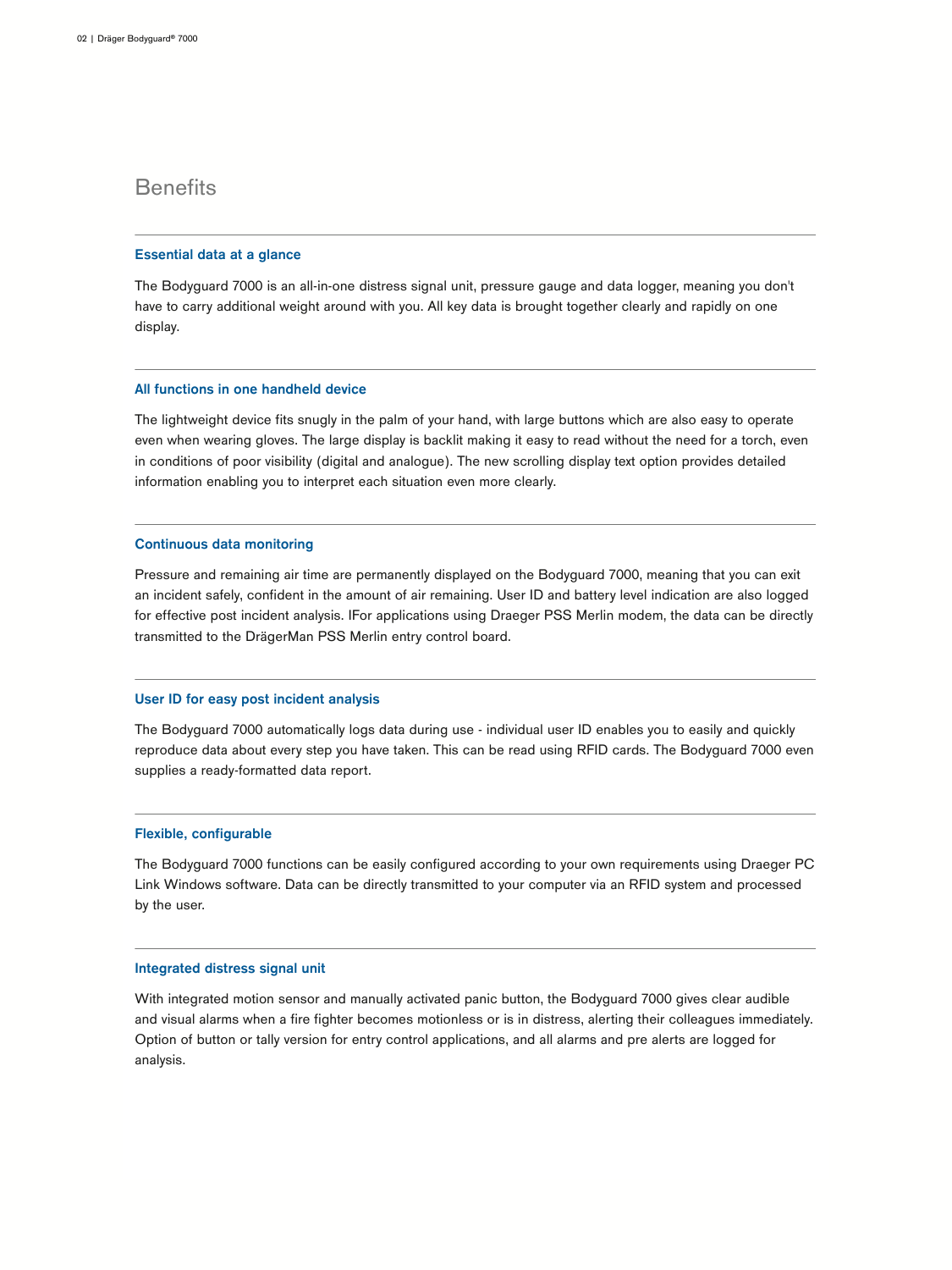# **Benefits**

### Centralised power supply and electronics

The Bodyguard 7000 features a centralised power supply, which is well protected alongside the electronics in the backplate. The electronics provide the display with information as well as transmit data to the FPS-7000 Mask Head-up Display (HUD) and PSS Merlin Modem should it be present, optimising battery logistics and reducing weight.

## System components



### Dräger PSS® 7000

Developed by professionals for professionals, the Dräger PSS® 7000 breathing apparatus is a major milestone in our continuing development of breathing devices for the professional fire fighter.



D-4266-2010

D-4266-2010

### Dräger PSS® 5000

The Dräger PSS® 5000 SCBA is a high performance breathing apparatus for the professional firefighter. Combining advanced ergonomics with a wide range of configurable options the Dräger PSS<sup>®</sup> 5000 provides the user with the comfort and versatility to meet the demands of first responders whenever breathing protection is required.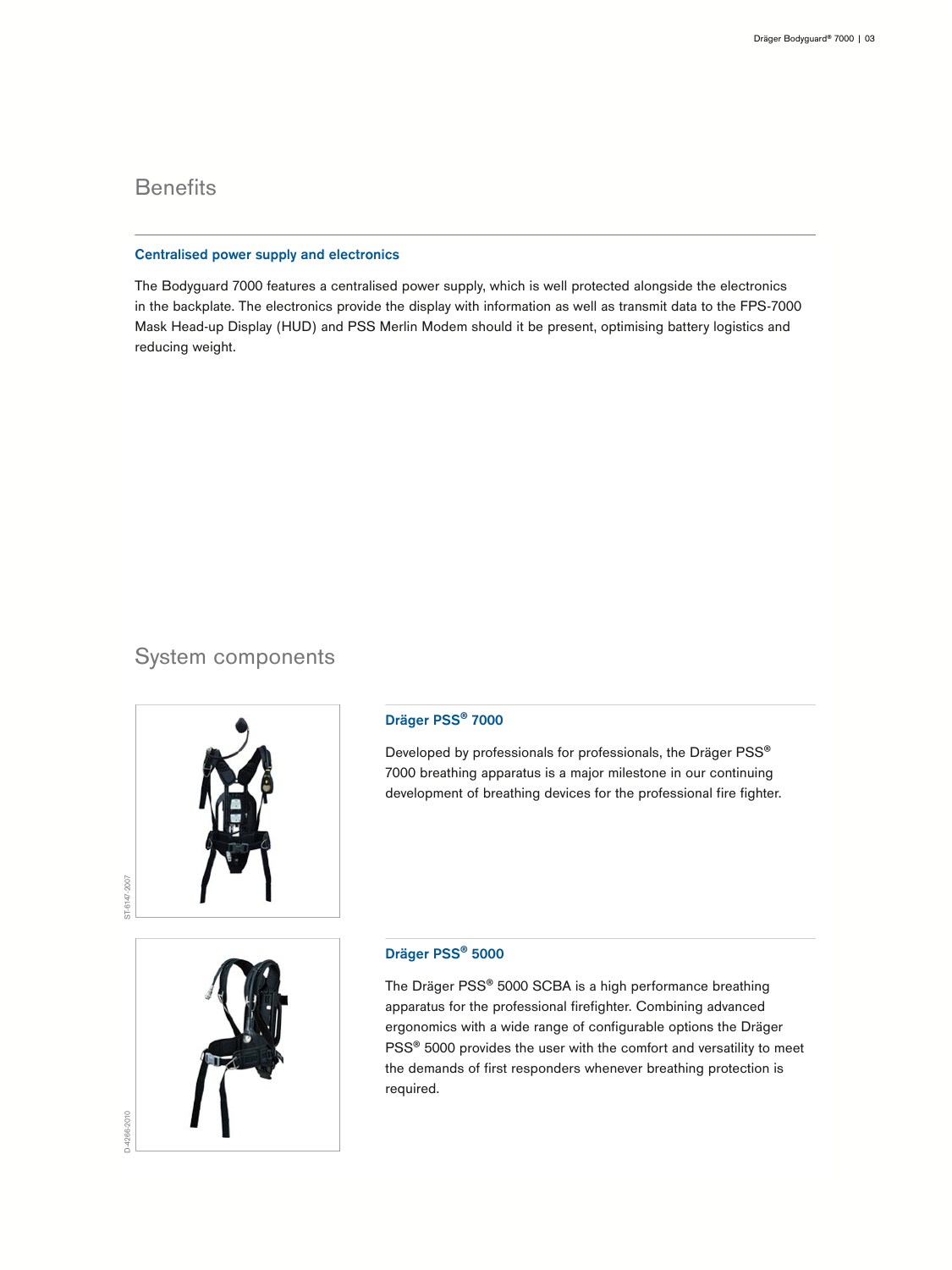# System components



### Dräger PSS® Merlin® System

The Dräger PSS® Merlin® Telemetry System offers a precise overview of the status of respiratory equipment wearers. The vital status information is communicated directly between the entry control point and the wearer. Technology, which supports the incident, significantly increases safety and protects the lives of your breathing apparatus wearers.



### Dräger FPS® 7000 Head-up Display (HUD)

One of the many benefits of the FPS® 7000 Facemask is the option of fitting a head up display. Always within the field of view the head up display allows easy monitoring of the cylinder contents without any manual action by the wearer.



### Dräger Compressed Air Breathing Cylinders

Designed using leading technology and advanced materials, Dräger's range of Composite Cylinders can be used in any application where breathing becomes difficult or impossible.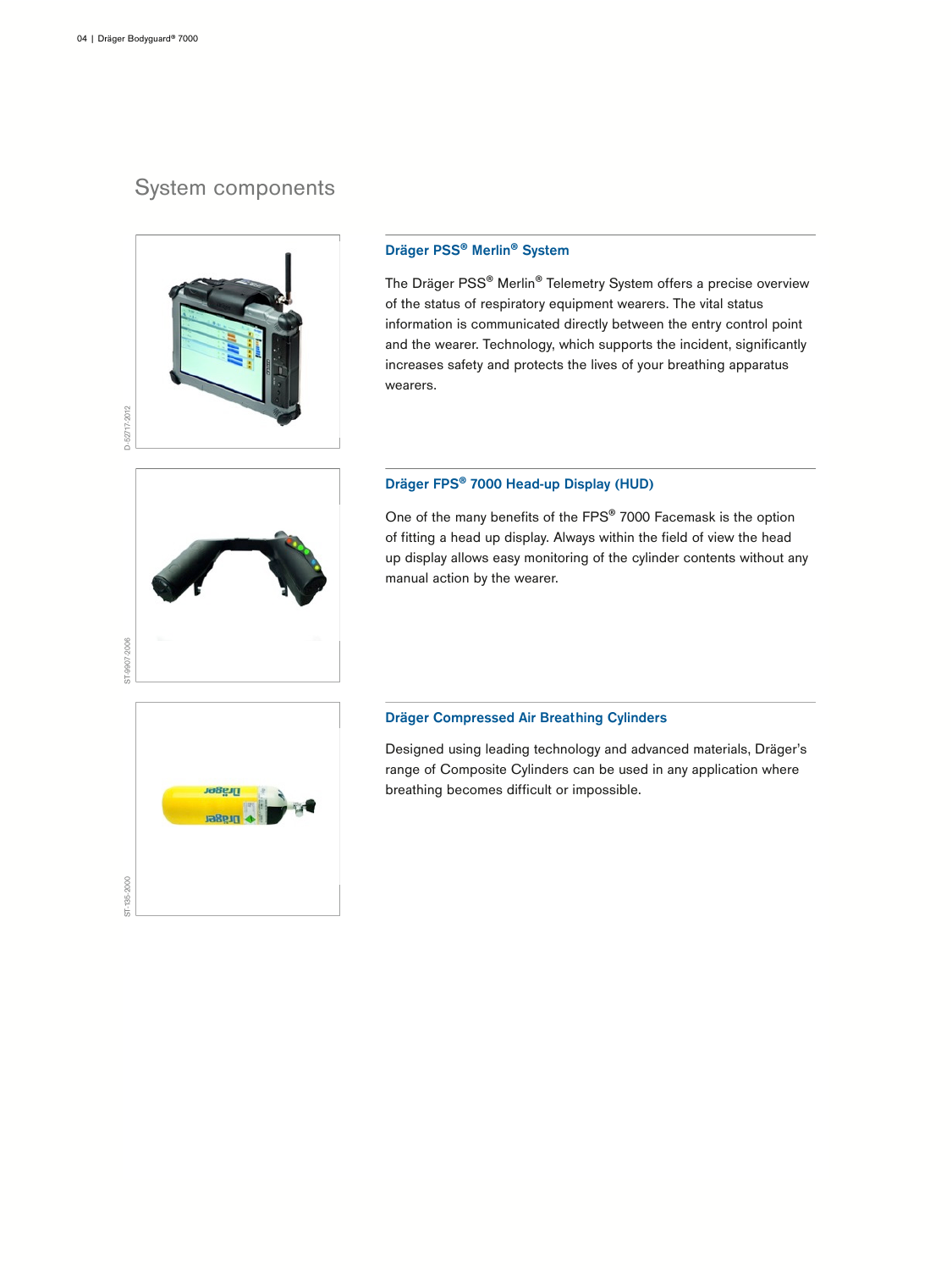# Related Products



### Dräger Bodyguard® II

The Dräger Bodyguard® II is a fully electronic signal and warning unit for use with compressed air breathing apparatus and closedcircuit breathing apparatus. Combining a host of previously separate warning and monitoring devices into a single and simple to use instrument, the Bodyguard II is an ideal monitoring and safety solution for any first responder.



### Dräger Bodyguard® 1500

Dräger Bodyguard® 1500 is an automatic wireless PASS system which increases wearer safety in potentially hazardous situations. The system draws attention to colleagues in distress by generating distinctive visual and acoustic alert signals and features wireless data transmission from the pressure gauge to the PASS device.



### Dräger Bodyguard® 1000

Designed to protect life by alerting the team when a wearer becomes motionless or distressed, the Dräger Bodyguard® 1000 emits clear and distinctive signals and alarms to ensure quick and effective recognition, even in the worst environmental conditions.